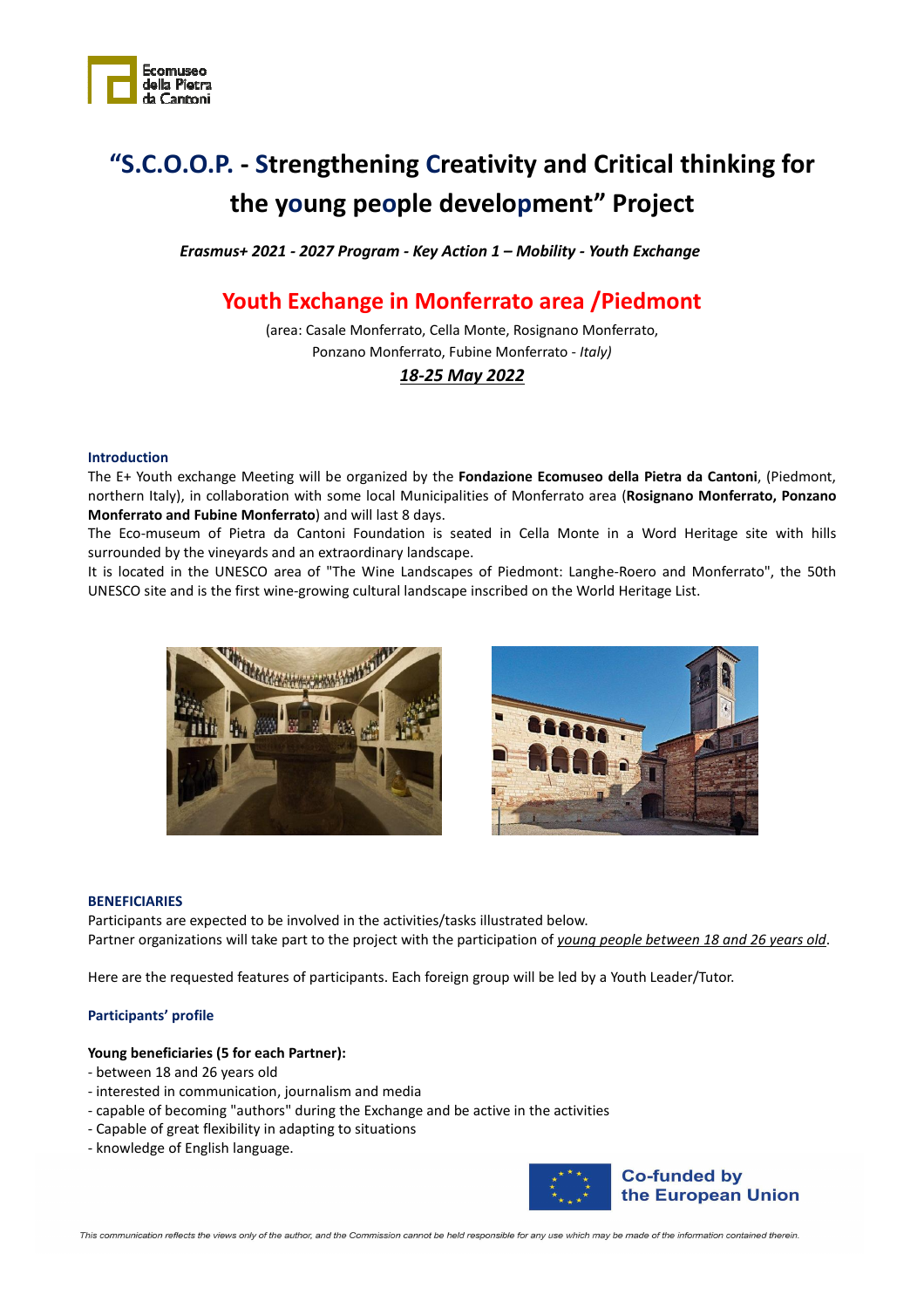

# **Daily Programme**

# **1° day – May 18, 2022**

early afternoon:

- Arrivals of foreign delegates at *Casale Monferrato (Piemonte).*



Afternoon:

-

- 16.30: **Opening of the Erasmus+ Youth Exchange SCOOP project**. Place: Istituto superiore "Leardi"/"Leardi" High School, Via Leardi 1, at Casale Monferrato (at the presence of foreign and Italian youth people)
- Welcome Ceremony
- Welcome speeches from Ecomuseo Foundation and Italian organisations
- Presentation of Lead Partner and beneficiaries.

Evening:

- Welcome dinner in a local pizzeria in Casale Monferrato + accommodations for all participants into a Hotel seated in Casale Monferrato.

# **2° day - May 19, 2022** (all day in Casale Monferrato)

#### **SCOOP: Launch of the Erasmus+ Youth Exchange**

Morning + Afternoon: at Istituto superiore "Cesare Balbo"/"Cesare Balbo" High School, Via Galeotto del Carretto 1

- Presentation of Erasmus Plus Programme and introduction to "SCOOP" project
- Presentation of each Delegations

Lunch in Casale Monferrato.

Afternoon: opening of the SCOOP Laboratory

- Team building session
	- Identification of the Working Groups (WG) and the themes to develop together

Evening:

- Dinner with local food and tastes in Casale Monferrato.

## **3° day - May 20, 2022** (all day in Casale Monferrato)

Morning + Afternoon: at Istituto superiore "Sobrero"/ "Sobrero " High School, Via Candiani d'Olivola 19.

Each WG will start working on the assigned topic.

- Joint meeting, reflections and team building*.*

Afternoon:

- The Groups meet with external experts (Journalists). Visit to IL MONFERRATO newspaper headquarters.

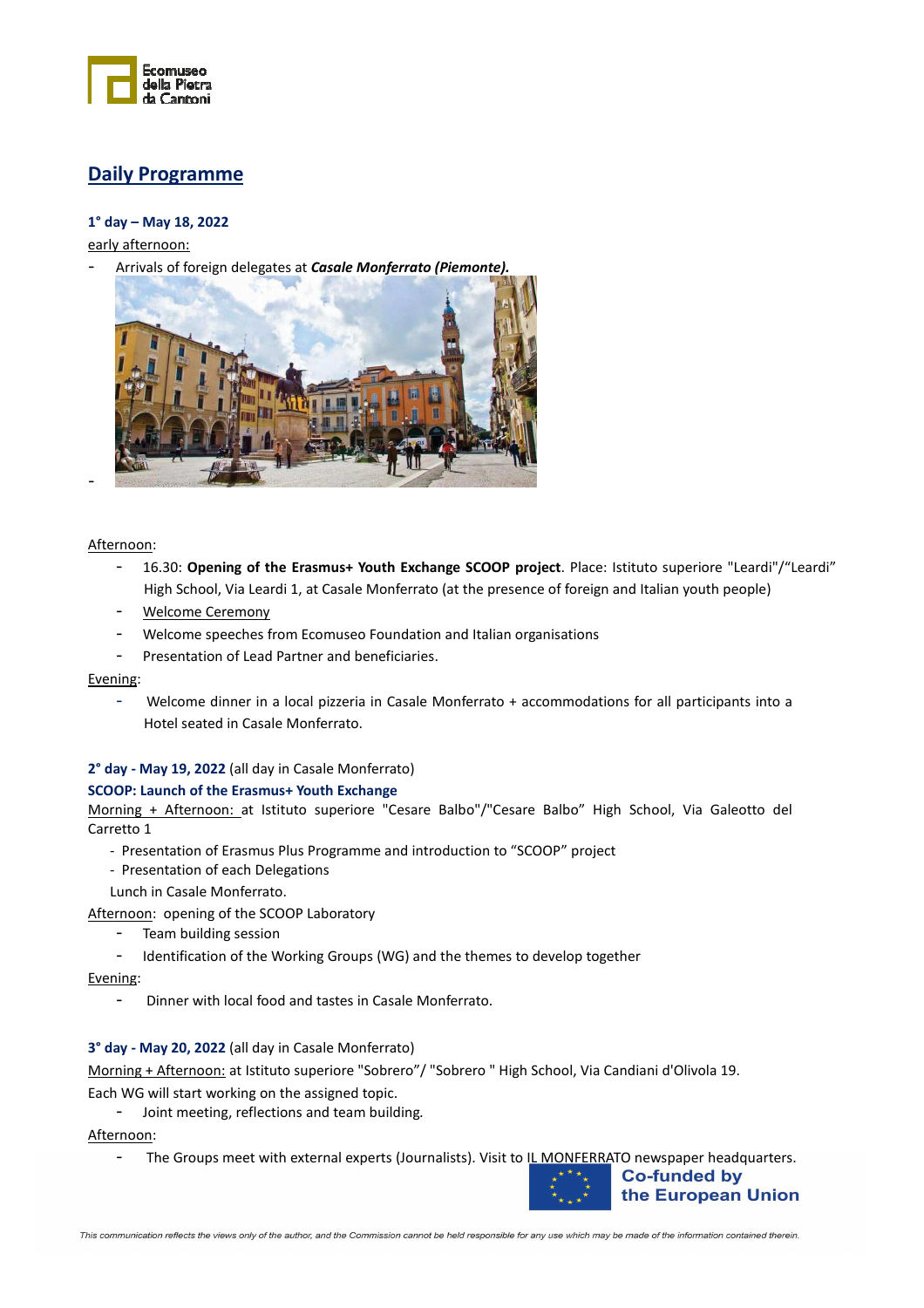

Late Afternoon:

- Briefing leaded by the Youth Leaders

Evening:

- Dinner in Casale Monferrato.

## **4° day - May 21, 2022 Saturday**

morning: transfer to Rosignano Monferrato (by bus)

morning + Afternoon: Groups activities in Rosignano Monferrato. Beneficiaries will be divided into working groups. Meeting with invited experts. Visit to the village.

Interviewing and filming. Activities on site.

*Lunch* 

Participation into local events in Rosignano

Late Afternoon:

- Briefing leaded by the Youth Leaders
- Return to Casale Monferrato (by bus)

Evening: dinner + free time



## **5° day - May 22, 2022 Sunday**

morning: transfer to Fubine Monferrato (by bus)

- Activities on site. Joint meeting, reflections, team building.
- Presentation of "YouthPass and the 8 Key Competencies".

Then: Working groups and the visit to the village. Interviewing and filming.

*Lunch* 

Afternoon:

- Study visit
	- Briefing and joint discussion (all together)

Then return to Casale Monferrato (by bus)

Evening:

Dinner followed by free time.

## **6° day - May 23, 2022**

morning: transfer to Ponzano Monferrato (by bus)

- Ice Breaking
- working groups, visit to the village and visit to the Sanctuary of Crea
- Groups activities, interviewing and filming.

*Lunch* 

![](_page_2_Picture_34.jpeg)